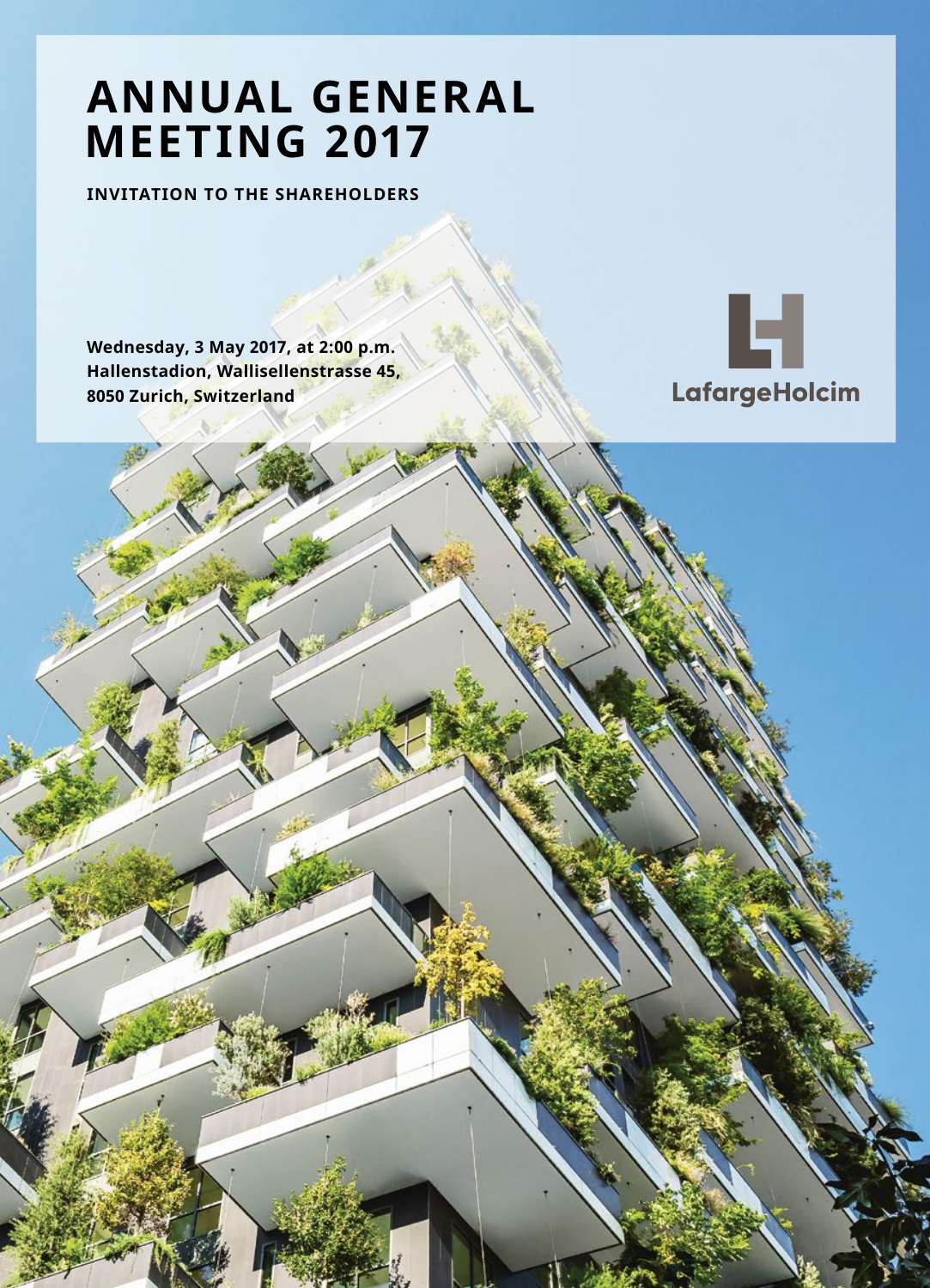# **INVITATION TO THE ANNUAL GENERAL MEETING OF SHAREHOLDERS OF LAFARGEHOLCIM LTD**

**Wednesday, 3 May 2017, at 2:00 p.m. Doors open at 12:30 p.m. Hallenstadion, Wallisellenstrasse 45, 8050 Zurich, Switzerland**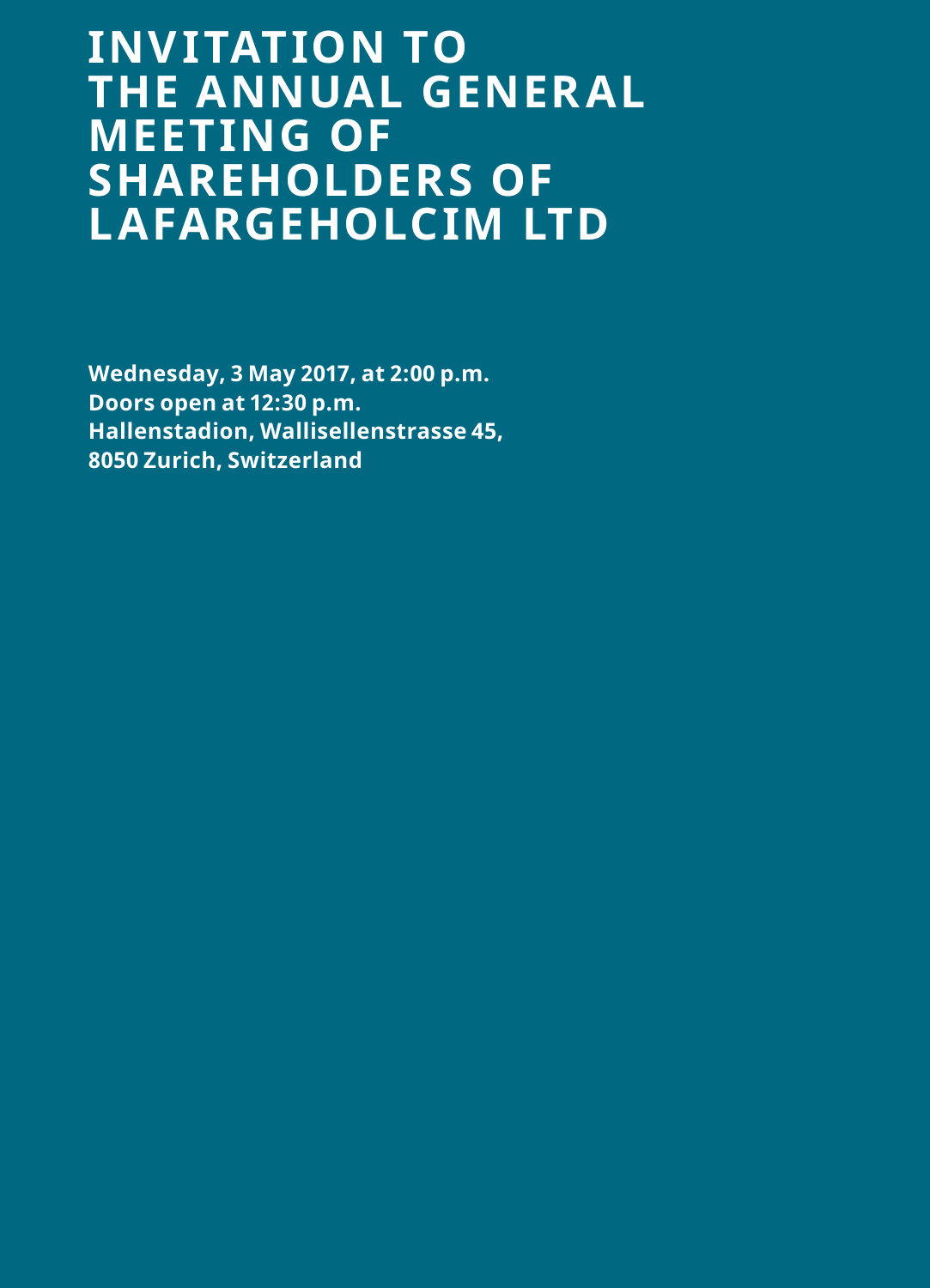# **DEAR** 3<sup>3</sup> **SHAREHOLDER,**

2016 was the year we hit our stride and delivered accelerating earnings momentum, demonstrating the potential of LafargeHolcim to create value. Our focus on synergies, costs and pricing drove higher margins and, as a result, significant improvements in EBITDA, cash flow and earnings per share.

We have achieved a great deal since the creation of LafargeHolcim in July 2015 and have built a company equipped with the resources and capabilities to be successful over the medium to long term. The diverse talents and experience of our 90,000 employees around the world enable us to anticipate and meet our customers' requirements, whether that is affordable housing, building a family home or construction of a large and complex infrastructure project. This is supported by LafargeHolcim's industry-leading capability in research and development which allows us to provide innovative solutions to existing and evolving construction needs.

Our global best-in-class portfolio has a good balance between mature and developing countries and we enjoy leadership positions in 80 percent of our markets. This positions us well to benefit from overall growth in the sector and, notably, from the positive trajectory of several markets we have identified as important drivers of growth in 2017 and beyond. We also have to contend with increasing volatility, which can present opportunities as well as challenges. Thanks to the strength of our diversified portfolio and the hard work of our employees – who, for example, responded decisively to the economic crisis in Brazil and interruption of gas supplies in Nigeria – we were able to mitigate the effect on our earnings in 2016. We have built our strategy around four pillars: cost leadership, an asset light approach, commercial transformation and sustainability. Cost leadership means systematically and rigorously managing our costs, implementing best practice across the Group and taking advantage of our scale. By adopting an asset light approach we optimize and leverage our current asset base, spending less on capital and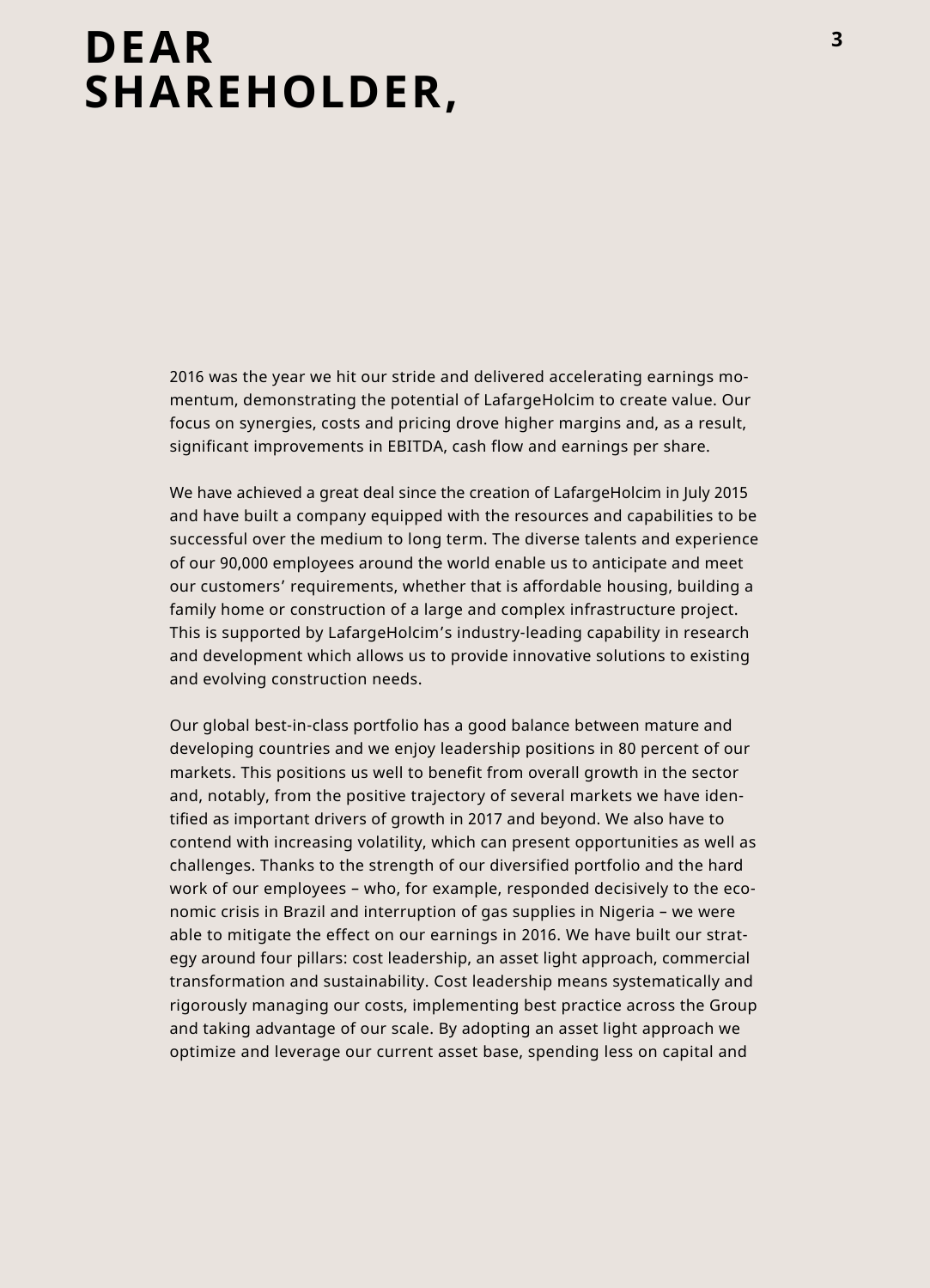unlocking growth opportunities with lower capital outlay. Cost leadership and an asset light approach together enable the business to grow returns through disciplined management and allocation of capital.

Commercial transformation and sustainability are focused on differentiating us from our competitors. We want to develop our commercial expertise to anticipate the needs of our customers, getting involved earlier in projects to co-develop solutions while promoting sustainability through our solutions and the way we run our business. Our strategy of adding value for our customers through differentiation will be an increasing contributor to earnings growth into the future.

Our commitment to sustainable development also speaks to the kind of company we are and want to be. We see sustainability as both a responsibility and an opportunity. We are proud to lead the industry in reducing  $\mathrm{CO}_2$  per tonne of cement and, more widely, we continue to advocate mechanisms such as carbon pricing that can act as a lever to cut the causes of global warming. Equally, our leading research and development capability enables us to address the growing demand for sustainable construction solutions. One example is the 2016 launch of Airium, our fully recyclable, mineral foam insulation product that meets a growing need for more efficient buildings. Another is Geocycle, our worldwide waste management business, which utilizes alternative fuels to fire our kilns thereby reducing  $CO<sub>2</sub>$  and energy costs while providing a sustainable solution to waste that would otherwise be disposed of in landfill sites. These innovative approaches, and more, will help us achieve our 2030 ambition of generating one third of our turnover from solutions with enhanced sustainability performance.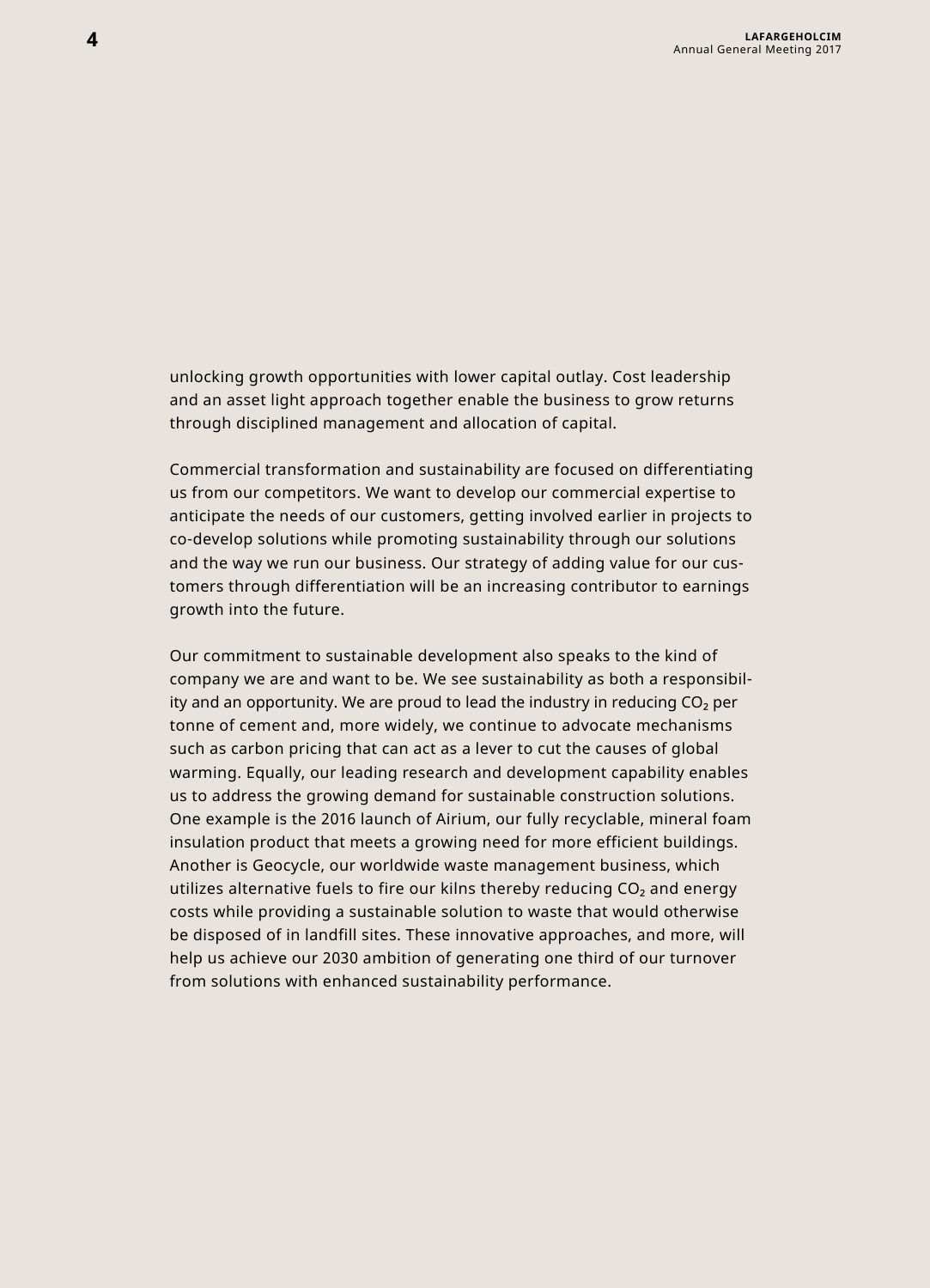The Group's unique capabilities, combined with our ability to execute – exemplified by our over-delivery of synergies in 2016 – put us in a strong position to create value for all our stakeholders including you, our shareholders. In line with our commitment to return cash to shareholders, we are proposing a recurring dividend of CHF 2.00 per share, an increase of CHF 0.50 on the previous year. This demonstrates our confidence in the momentum of our business and financial performance and our strict capital allocation discipline. Commensurate with maintaining a solid investment grade rating, we expect to grow our dividend from that level while achieving a 50 percent payout ratio through the cycle. In November 2016, we also announced a share buyback program of up to CHF 1 billion to be conducted in 2017 and 2018.

Since the creation of LafargeHolcim, we have worked hard to build a distinctive culture based around a set of guiding values. This provides a framework for how we expect our employees to behave.

Our overarching value is health and safety. It is embedded in everything we do. We are committed to ensure that the health and safety of our employees, contractors and members of the public are not put at risk by our operations. It's a cause of deep regret, therefore, that we recorded an increase in the number of fatalities and injuries in 2016, chiefly as a result of road traffic incidents. We have a concerted plan in place to improve this record and move us towards our ambition of zero harm.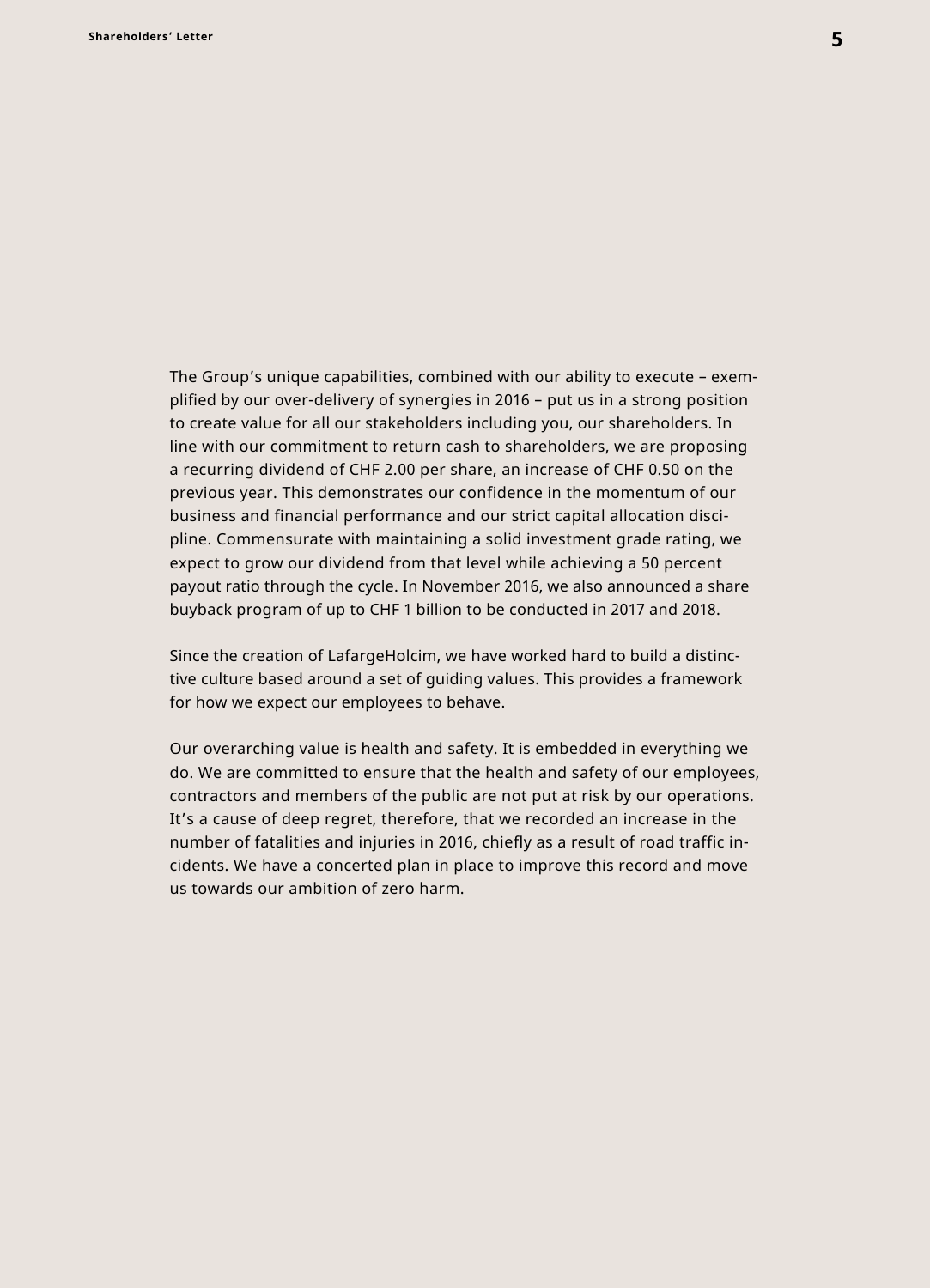We would like to take this opportunity to thank you, our shareholders, for your continued support during 2016. We would also like to express our gratitude to our Board members for their continuing dedication and wise counsel and the members of the Executive Committee who have played a critical leadership role in driving the transformation of the Group. Finally, it is important that we recognize the commitment of our employees who continued to deliver for our customers across the world each and every day. The achievements we are able to report are made possible by their hard work, dedication and expertise.

In 2016, LafargeHolcim demonstrated that it is on track and delivering. As we look forward, we are confident that all our stakeholders will benefit from the unique platform we have built to drive growth and value creation.

Beat Hess Chairman of the Board of Directors

Eric Olsen Chief Executive Officer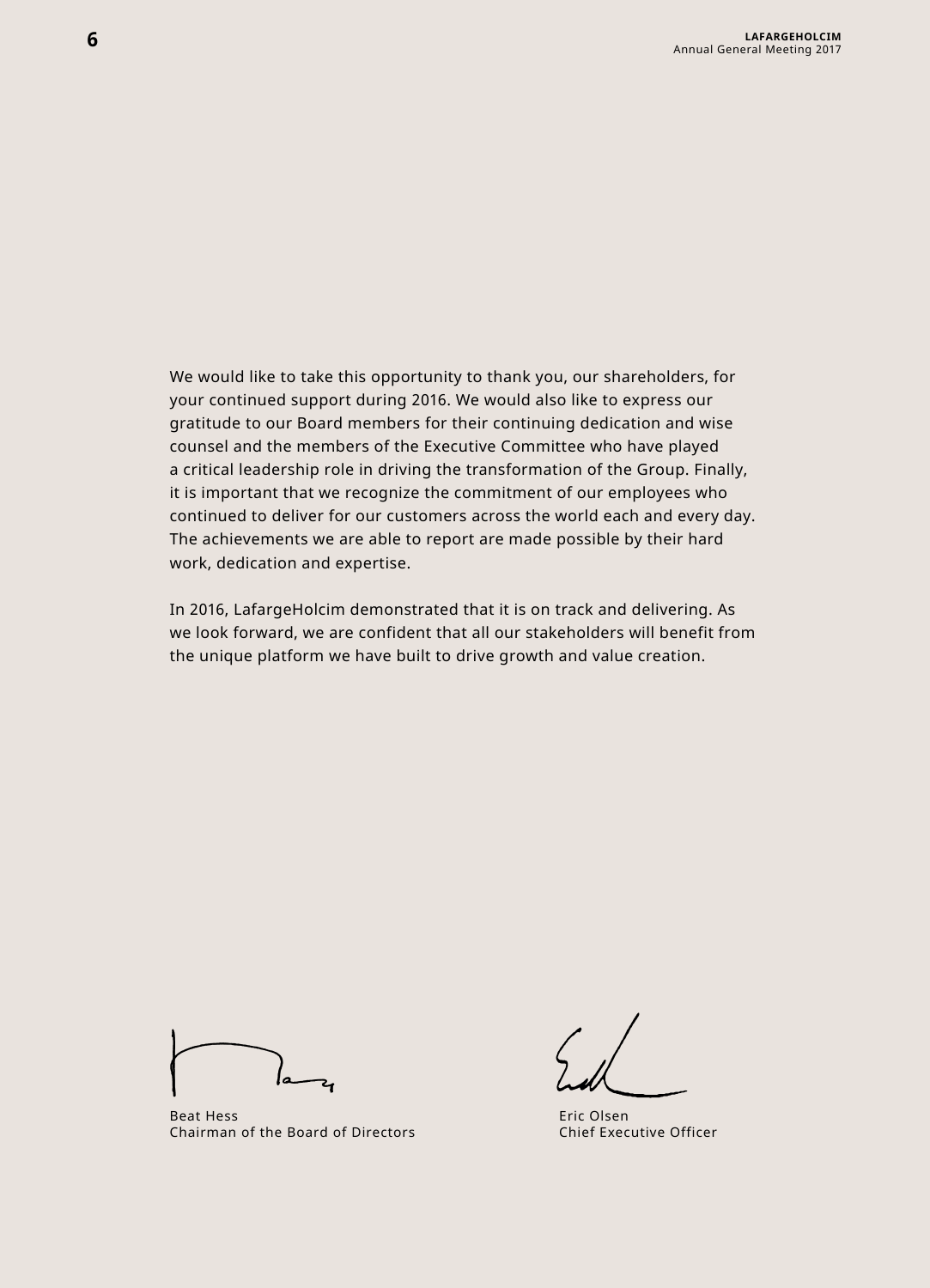**Beat Hess** Eric Olsen

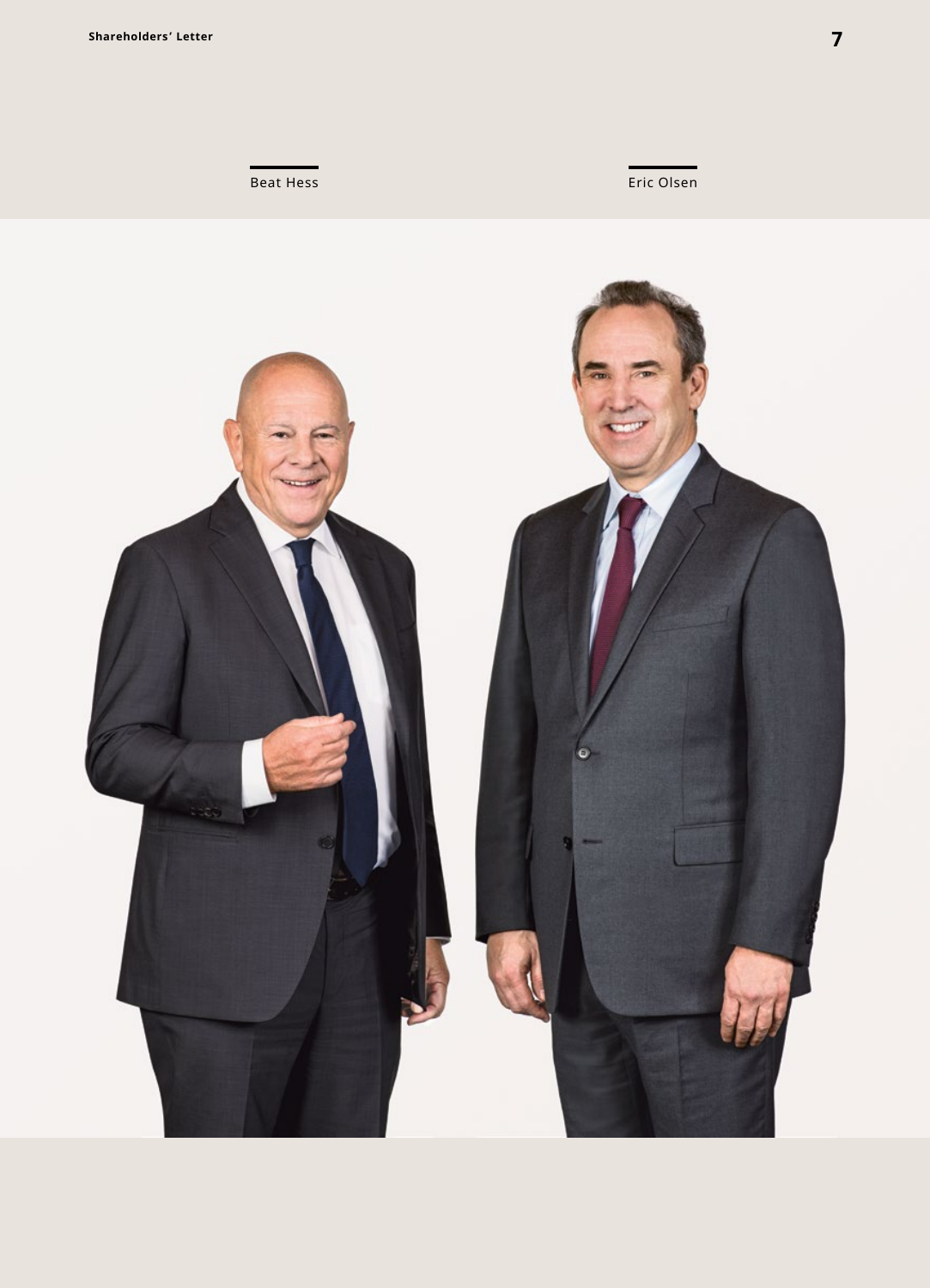# **AGENDA AND MOTIONS OF THE BOARD OF DIRECTORS**

- 
- 
- 
- -
- 
- 
- -
- -
	-
	-
- -
- 
- 
- 
- -
	-
- 
- 
- 
- 
- 
- -
	- -
		- -
- 
- 
- -
	-
	-
	-
	- -
		- -
			-
- -
	- -
- 
- 
- -
- 
- 
- 
- -
- 
- 
-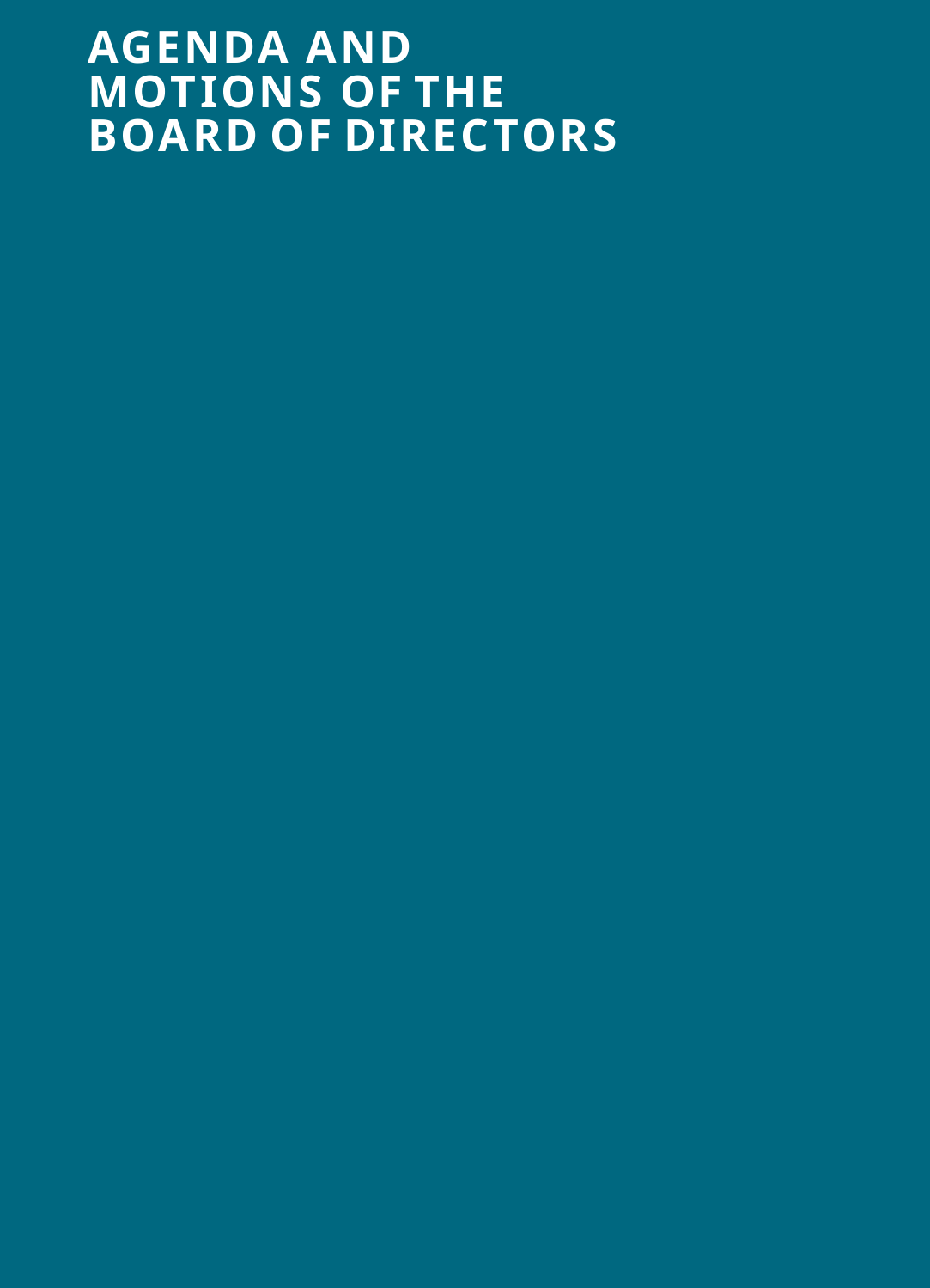# **1.**

**Management report, annual consolidated financial statements of the Group, annual financial statements of LafargeHolcim Ltd, and compensation report; auditor's reports**

# **1.1 Approval of the management report, the annual consolidated financial statements of the Group, and the annual financial statements of LafargeHolcim Ltd**

Motion of the Board of Directors: Approval of the management report, the annual consolidated financial statements of the Group and the annual financial statements of LafargeHolcim Ltd.

#### **1.2 Advisory vote on the compensation report**

Motion of the Board of Directors: Acceptance of the compensation report in an advisory vote.

# **2.**

# **Discharge of the members of the Board of Directors and the persons entrusted with management**

Motion of the Board of Directors: Grant of discharge to the members of the Board of Directors and the persons entrusted with management during the financial year 2016.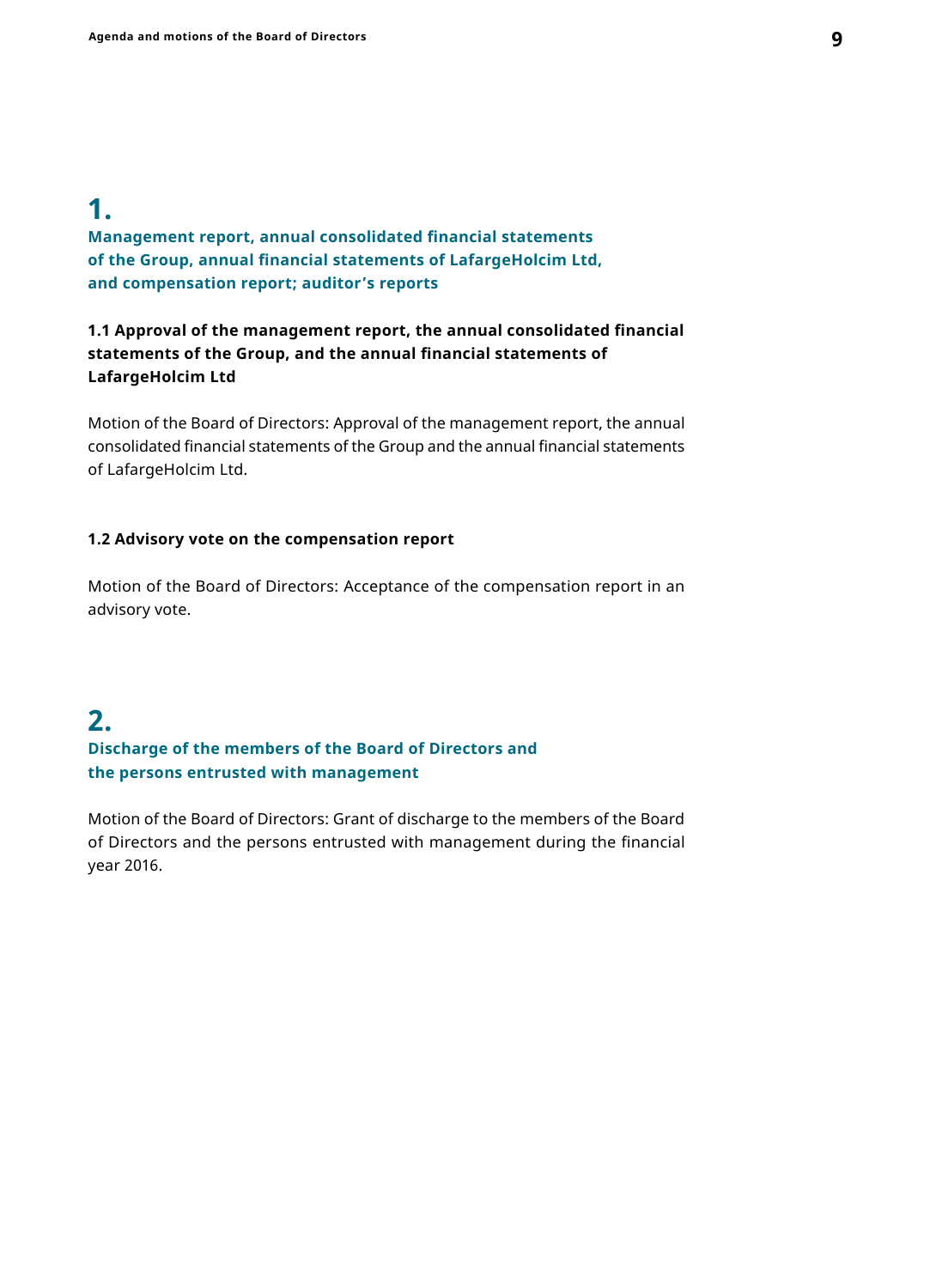# **3.**

# **Appropriation of retained earnings; determination of the payout from capital contribution reserves**

#### **3.1 Appropriation of retained earnings**

Motion of the Board of Directors: Appropriation of retained earnings 2016 as follows:

|                                        | <b>Million CHF</b> |
|----------------------------------------|--------------------|
| Retained earnings brought forward      | 11.102             |
| Net income of the year                 | 120                |
| Retained earnings available for        |                    |
| annual general meeting of shareholders | 11.222             |
| <b>Balance to be carried forward</b>   | 11.222             |

#### **3.2 Determination of the payout from capital contribution reserves**

Motion of the Board of Directors: Appropriation from statutory capital contribution reserves to voluntary retained earnings and payout of CHF 2.00 per registered share of CHF 2.00 par value up to an amount of CHF 1,214 million.

No payout is made on treasury shares held by LafargeHolcim Ltd and its subsidiaries. The amount of the payout will be reduced accordingly.

Payment is expected to be made on 10 May 2017.

# **4.**

# **Re-elections and elections**

# **4.1 Re-elections of members of the Board of Directors and re-election of the chairman of the Board of Directors**

For biographical information on all candidates please refer to the brochure "Elections Board of Directors – Curricula Vitae", which is available on *[www.](http://www.lafargeholcim.com/agm) [lafargeholcim.com/agm](http://www.lafargeholcim.com/agm)* and will be sent to you by separate mail in the coming days.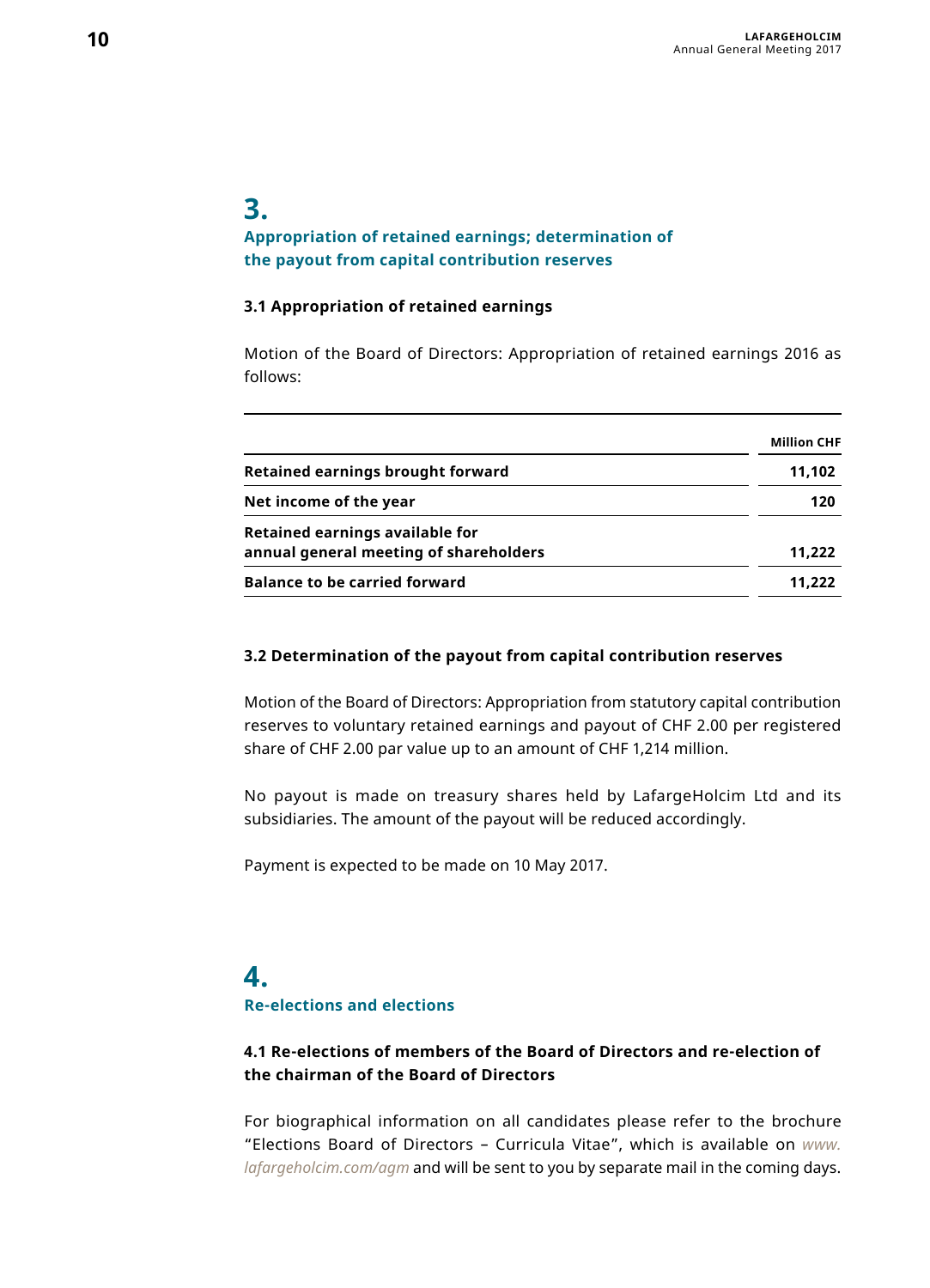### **4.1.1 Re-election of Dr. Beat Hess as a member and re-election as chairman of the Board of Directors**

Motion of the Board of Directors: Re-election of Dr. Beat Hess as a member of the Board of Directors and re-election as chairman of the Board of Directors for a further term of office of one year, expiring after the completion of the Annual General Meeting 2018.

#### **4.1.2 Re-election of Bertrand Collomb as a member**

#### **of the Board of Directors**

Motion of the Board of Directors: Re-election of Bertrand Collomb as a member of the Board of Directors for a further term of office of one year, expiring after the completion of the Annual General Meeting 2018.

### **4.1.3 Re-election of Paul Desmarais, Jr. as a member**

#### **of the Board of Directors**

Motion of the Board of Directors: Re-election of Paul Desmarais, Jr. as a member of the Board of Directors for a further term of office of one year, expiring after the completion of the Annual General Meeting 2018.

#### **4.1.4 Re-election of Oscar Fanjul as a member of the Board of Directors**

Motion of the Board of Directors: Re-election of Oscar Fanjul as a member of the Board of Directors for a further term of office of one year, expiring after the completion of the Annual General Meeting 2018.

# **4.1.5 Re-election of Gérard Lamarche as a member of the Board of Directors**

Motion of the Board of Directors: Re-election of Gérard Lamarche as a member of the Board of Directors for a further term of office of one year, expiring after the completion of the Annual General Meeting 2018.

### **4.1.6 Re-election of Adrian Loader as a member of the Board of Directors**

Motion of the Board of Directors: Re-election of Adrian Loader as a member of the Board of Directors for a further term of office of one year, expiring after the completion of the Annual General Meeting 2018.

#### **4.1.7 Re-election of Jürg Oleas as a member of the Board of Directors**

Motion of the Board of Directors: Re-election of Jürg Oleas as a member of the Board of Directors for a further term of office of one year, expiring after the completion of the Annual General Meeting 2018.

# **4.1.8 Re-election of Nassef Sawiris as a member of the Board of Directors**

Motion of the Board of Directors: Re-election of Nassef Sawiris as a member of the Board of Directors for a further term of office of one year, expiring after the completion of the Annual General Meeting 2018.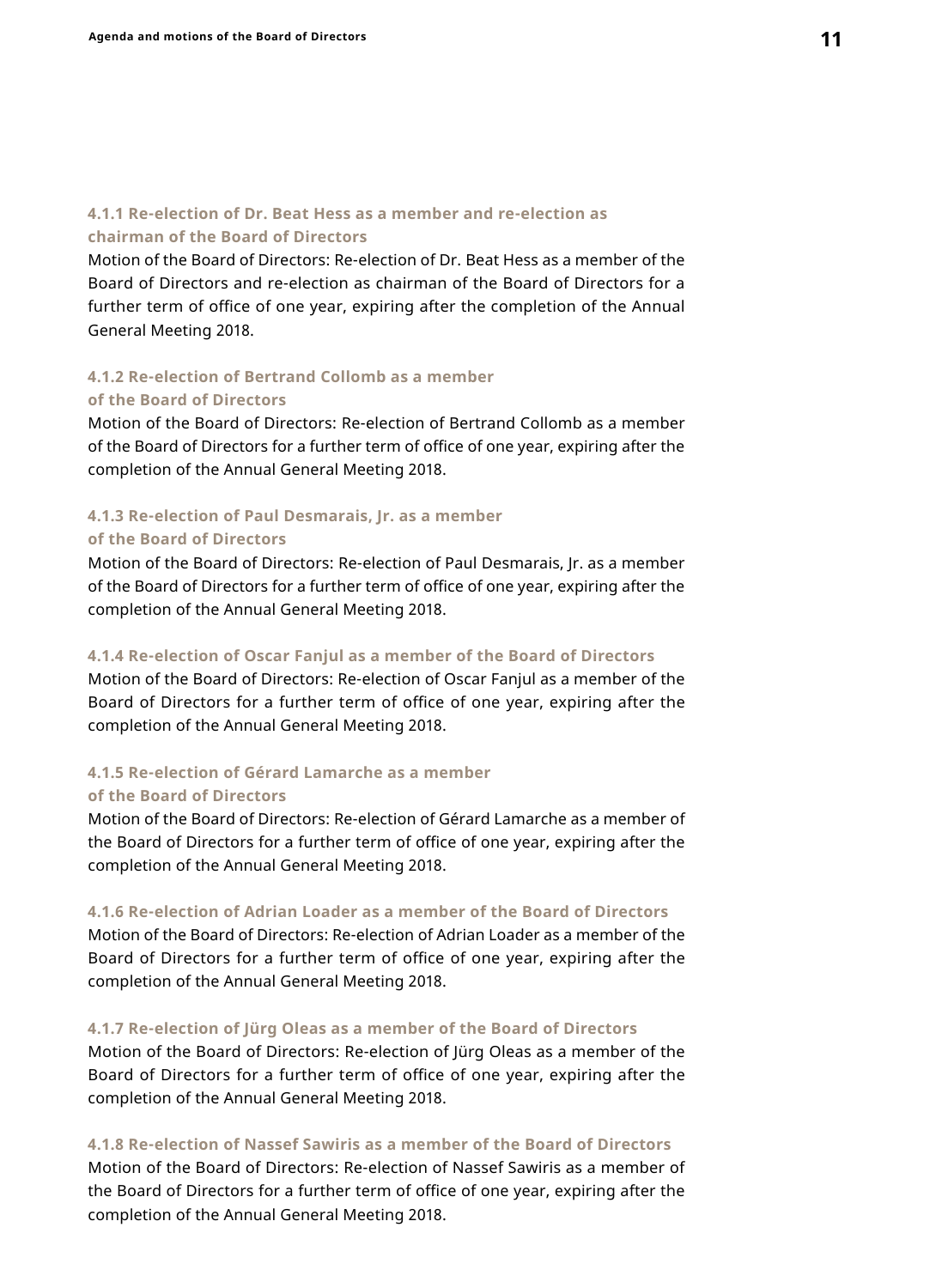# **4.1.9 Re-election of Dr. h.c. Thomas Schmidheiny**

## **as a member of the Board of Directors**

Motion of the Board of Directors: Re-election of Dr.h.c. Thomas Schmidheiny as a member of the Board of Directors for a further term of office of one year, expiring after the completion of the Annual General Meeting 2018.

# **4.1.10 Re-election of Hanne Birgitte Breinbjerg Sørensen as a member of the Board of Directors**

Motion of the Board of Directors: Re-election of Hanne Birgitte Breinbjerg Sørensen as a member of the Board of Directors for a further term of office of one year, expiring after the completion of the Annual General Meeting 2018.

### **4.1.11 Re-election of Dr. Dieter Spälti as a member of the Board of Directors**

Motion of the Board of Directors: Re-election of Dr. Dieter Spälti as a member of the Board of Directors for a further term of office of one year, expiring after the completion of the Annual General Meeting 2018.

### **4.2 Election of a member of the Board of Directors**

#### **4.2.1 Election of Patrick Kron as a member of the Board of Directors**

Motion of the Board of Directors: Election of Patrick Kron as a member of the Board of Directors for a term of office of one year, expiring after the completion of the Annual General Meeting 2018.

#### **4.3 Re-elections of members of the Nomination, Compensation & Governance Committee**

#### **4.3.1 Re-election of Paul Desmarais, Jr. as a member of the Nomination, Compensation & Governance Committee**

Motion of the Board of Directors: Re-election of Paul Desmarais, Jr. as a member of the Nomination, Compensation & Governance Committee for a further term of office of one year, expiring after the completion of the Annual General Meeting 2018.

# **4.3.2 Re-election of Oscar Fanjul as a member of the Nomination, Compensation & Governance Committee**

Motion of the Board of Directors: Re-election of Oscar Fanjul as a member of the Nomination, Compensation&Governance Committee for a further term of office of one year, expiring after the completion of the Annual General Meeting 2018.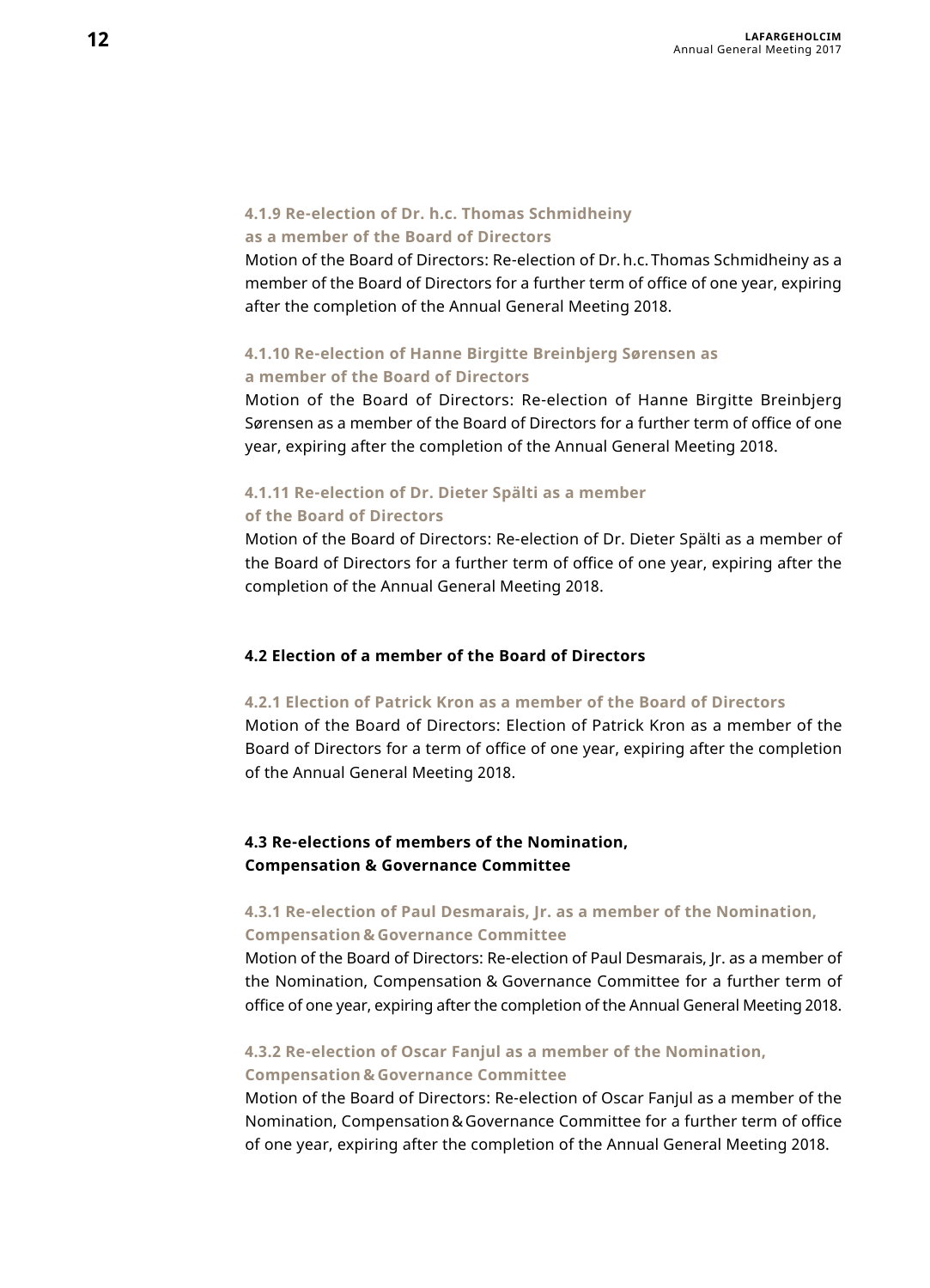#### **4.3.3 Re-election of Adrian Loader as a member of the Nomination, Compensation & Governance Committee**

Motion of the Board of Directors: Re-election of Adrian Loader as a member of the Nomination, Compensation & Governance Committee for a further term of office of one year, expiring after the completion of the Annual General Meeting 2018.

# **4.3.4 Re-election of Nassef Sawiris as a member of the Nomination, Compensation & Governance Committee**

Motion of the Board of Directors: Re-election of Nassef Sawiris as a member of the Nomination, Compensation & Governance Committee for a further term of office of one year, expiring after the completion of the Annual General Meeting 2018.

## **4.3.5 Re-election of Hanne Birgitte Breinbjerg Sørensen as a member of the Nomination, Compensation & Governance Committee**

Motion of the Board of Directors: Re-election of Hanne Birgitte Breinbjerg Sørensen as a member of the Nomination, Compensation & Governance Committee for a further term of office of one year, expiring after the completion of the Annual General Meeting 2018.

#### **4.4 Election of the auditor and re-election of the independent proxy**

#### **4.4.1 Election of the auditor**

Motion of the Board of Directors: Conferral of the mandate for the auditor for the financial year 2017 on Deloitte AG, Zurich, Switzerland.

#### **4.4.2 Re-election of the independent proxy**

Motion of the Board of Directors: Re-election of Dr. Thomas Ris of Ris & Ackermann, Attorneys at Law, St.Gallerstrasse 161, 8645 Jona, Switzerland, as the independent proxy for a further term of office of one year, expiring after the completion of the Annual General Meeting 2018.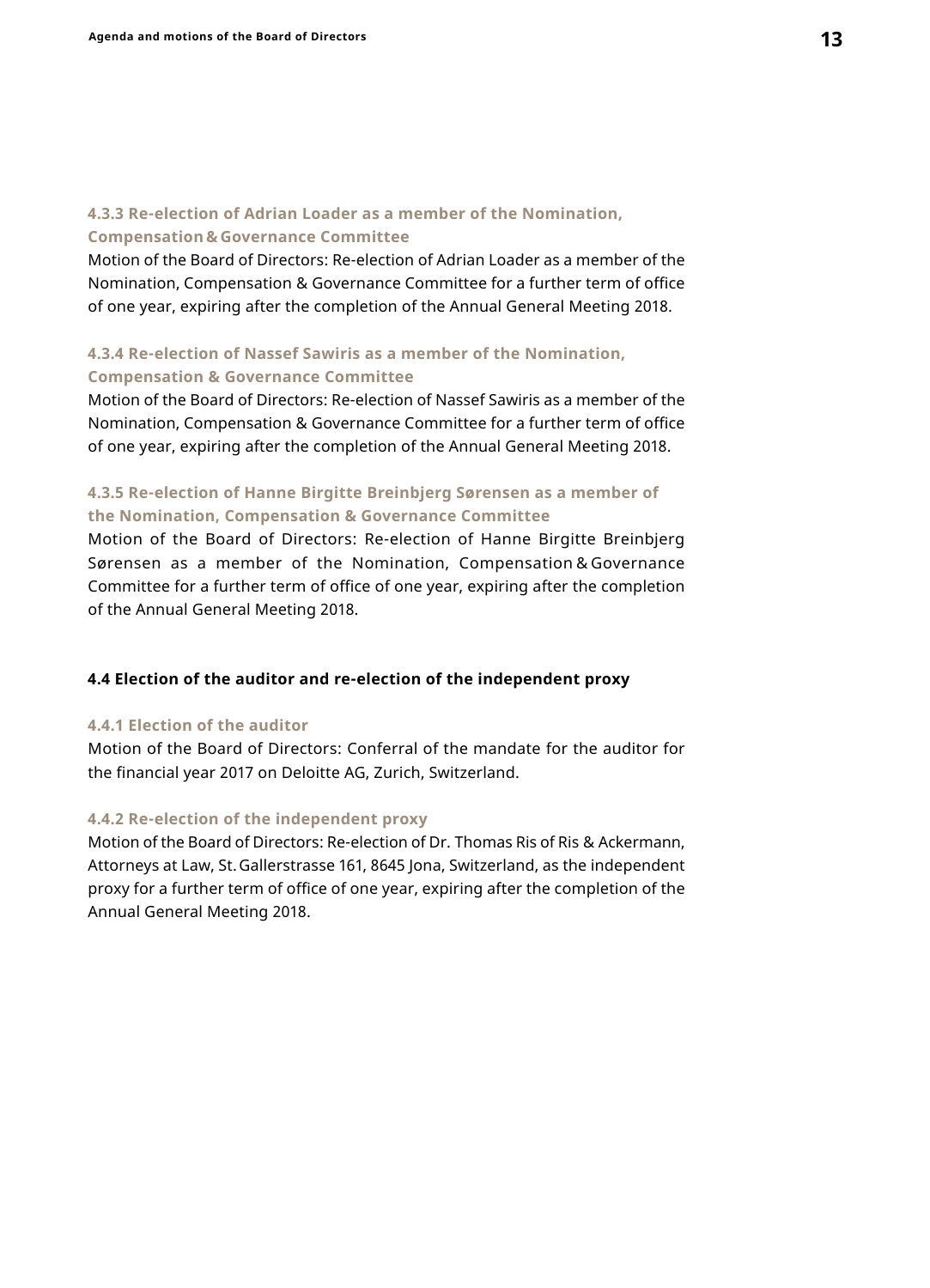# **5. Compensation of the Board of Directors and of the Executive Committee**

#### **5.1 Compensation of the Board of Directors for the next term of office**

Motion of the Board of Directors: Approval of the total maximum amount of compensation for the members of the Board of Directors for the period from the Annual General Meeting 2017 to the Annual General Meeting 2018 of CHF 5,400,000. For further details, see the brochure "Compensation votes at the Annual General Meeting 2017", which is available on *[www.lafargeholcim.com/agm](http://www.lafargeholcim.com/agm)* and will be sent to you by separate mail in the coming days.

#### **5.2 Compensation of the Executive Committee for the financial year 2018**

Motion of the Board of Directors: Approval of the total maximum amount of compensation of the Executive Committee for the financial year 2018 of CHF 40,500,000. For further details, see the brochure "Compensation votes at the Annual General Meeting 2017", which is available on *[www.lafargeholcim.com/agm](http://www.lafargeholcim.com/agm)*  and will be sent to you by separate mail in the coming days.

# **LafargeHolcim Ltd Dr. Beat Hess** Chairman of the Board of Directors Jona, 10 April 2017

(The original German text as published in the Swiss Official Gazette of Commerce is binding.)

#### **Enclosures**

– Registration form with reply envelope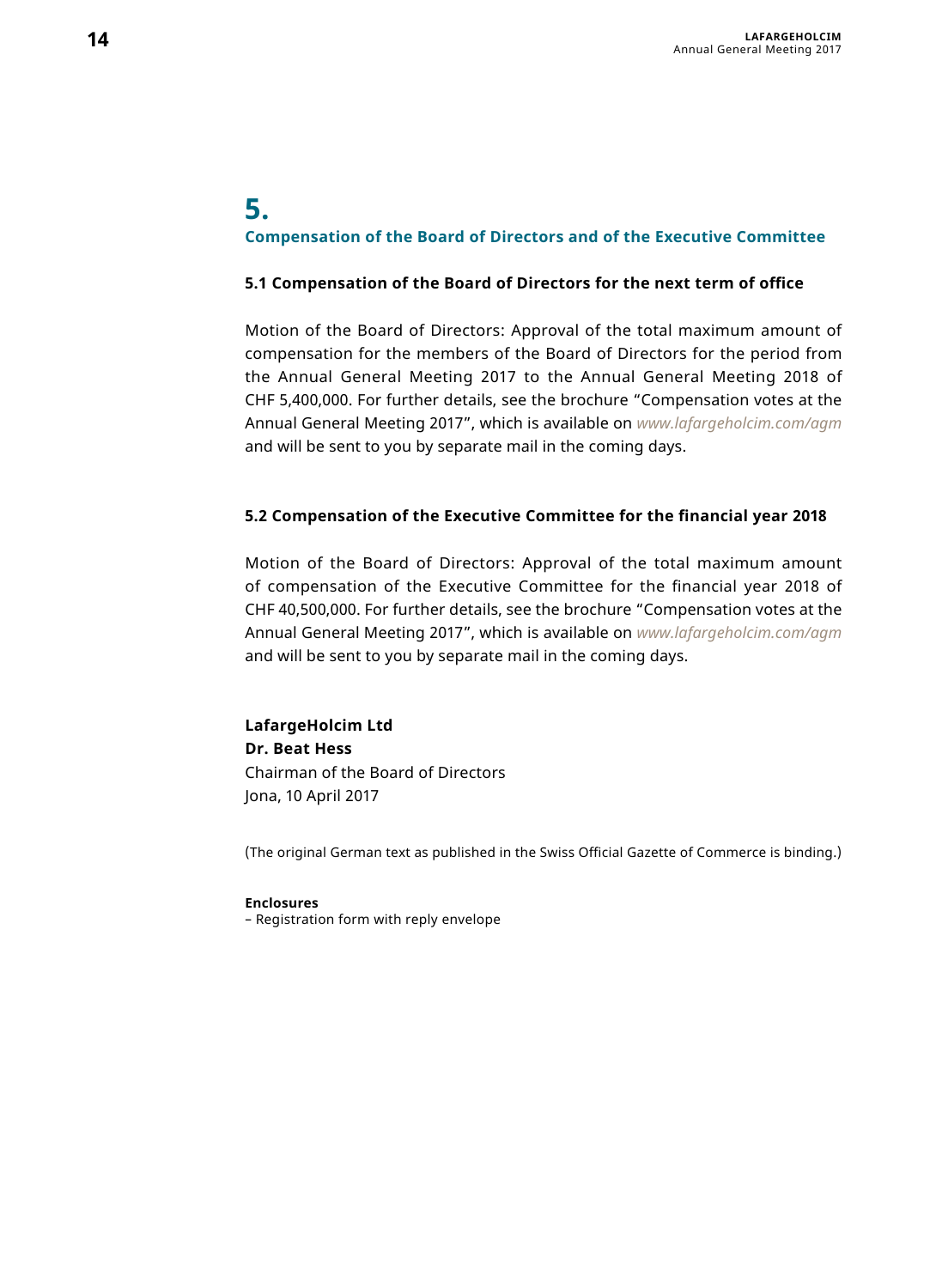# **DOCUMENTATION** AND ORGANIZATIONAL **INFORMATION**

- 
- 
- 
- 
- 
-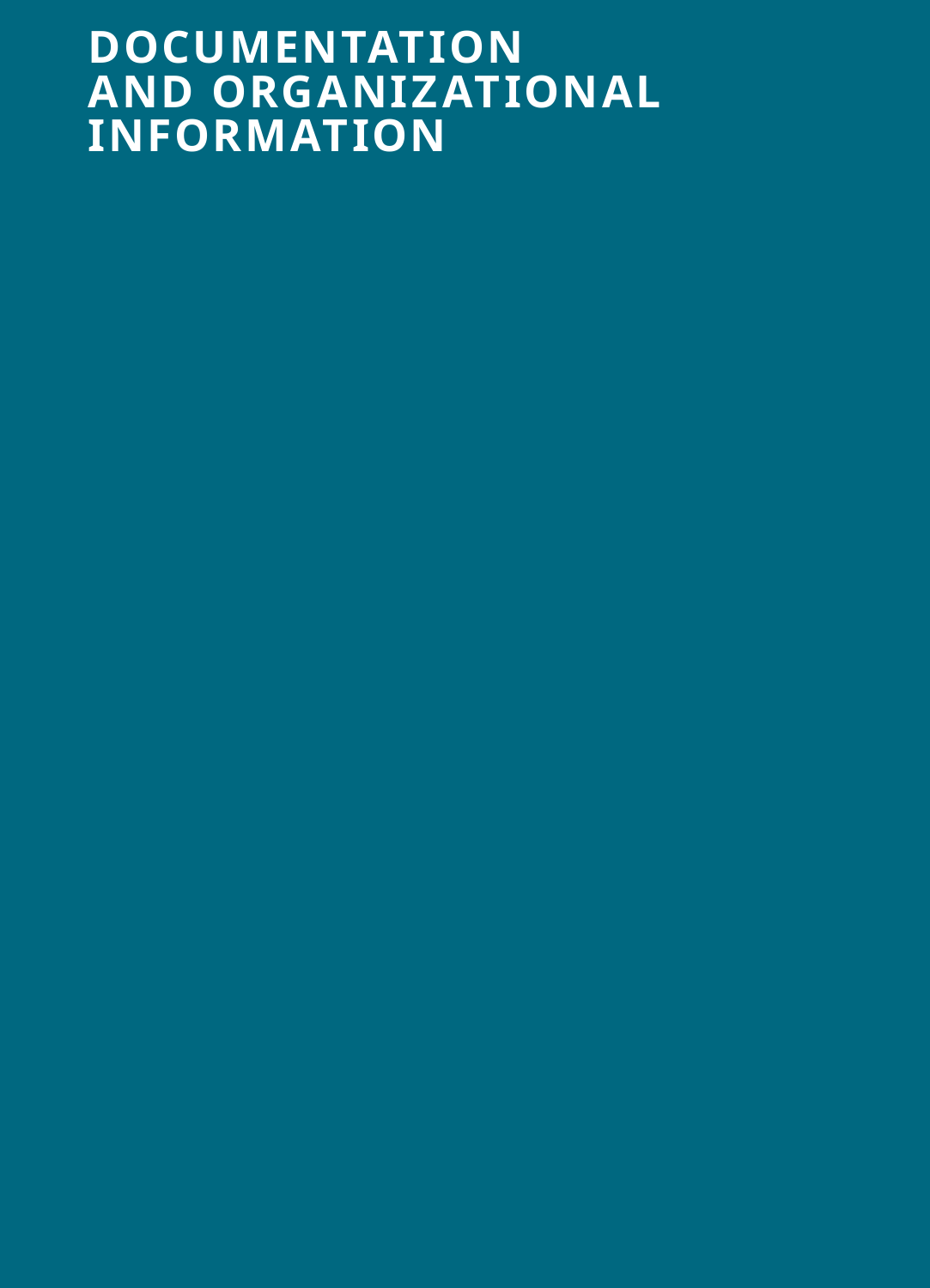#### **Documentation**

The 2016 Annual Report with the management report, the annual consolidated financial statements of the Group and the annual financial statements of LafargeHolcim Ltd, the compensation report, the auditor's reports, and the motion for the appropriation of retained earnings is available for inspection by the shareholders at the company's registered office, and on *[www.lafargeholcim.](www.lafargeholcim.com) [com](www.lafargeholcim.com)*.

The Annual Report will be delivered to shareholders upon written request (see enclosed form) starting 25 April 2017.

#### **Admission to the Annual General Meeting**

Upon written request, registered shareholders will receive an admission card prior to the Annual General Meeting. The shareholders of LafargeHolcim Ltd registered in the share register on 24 April 2017 as shareholders with voting rights shall be entitled to vote.

Delivery of the admission card will be carried out starting 25 April 2017.

The registration in the share register has no influence on the trading of shares by registered shareholders before, during and after the Annual General Meeting.

#### **Issue of proxy**

Shareholders who are not able to attend the Annual General Meeting in person are requested to arrange for being represented by another shareholder entered in the share register as a shareholder with voting rights, or by the independent proxy (unabhängiger Stimmrechtsvertreter) Dr. Thomas Ris of Ris& Ackermann, Attorneys at Law, St. Gallerstrasse 161, 8645 Jona, Switzerland. Please use the enclosed proxy form for granting power of attorney.

#### **Electronic authorization and instructions for the independent proxy**

Shareholders may cast their votes electronically at: *<www.lafargeholcim.com/agm>* by issuing a power of attorney and their instructions electronically to the independent proxy. The requisite login data is included in the invitation documents provided to the shareholders. The Nimbus ShApp shareholder application is used, and Nimbus AG supports the independent proxy. Shareholders may submit their voting instructions electronically, or change any instructions they may have already provided, up to but no later than 1 May 2017 at 11:59 p.m.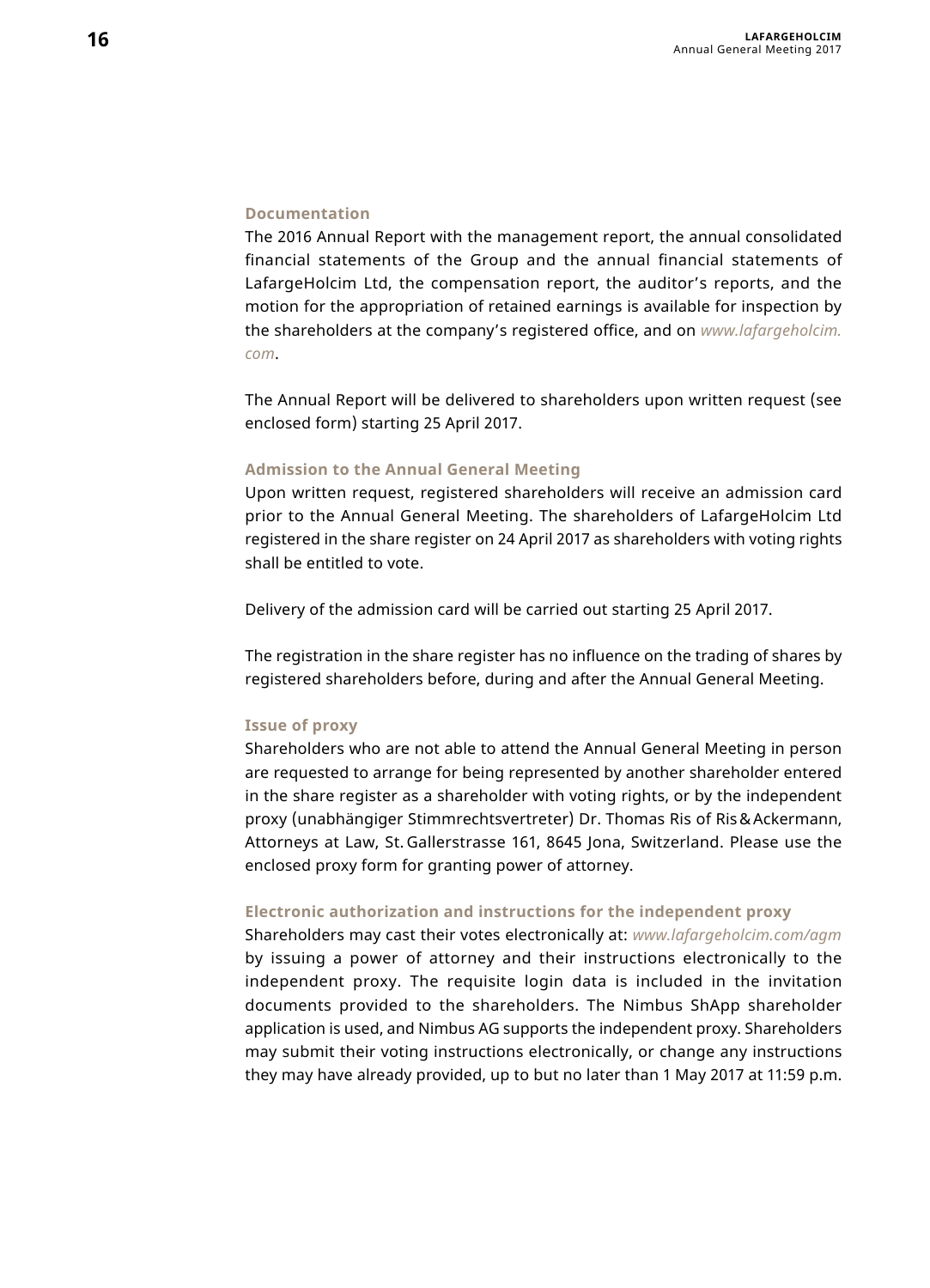### **Speakers' desk**

Shareholders who wish to speak at the Annual General Meeting are requested to notify the speakers' desk (Wortmeldeschalter) near the podium before the Annual General Meeting begins.

#### **Simultaneous translations**

The Annual General Meeting will be conducted in German and partially in English. Simultaneous translation into German, English and French will be available.

### **Cloakroom**

Backpacks, umbrellas, bags and other bulky items are to be left at the cloakroom.

#### **Means of transport**

Shareholders are asked to use public transport as there will be limited parking facilities at the meeting location, Hallenstadion Zürich.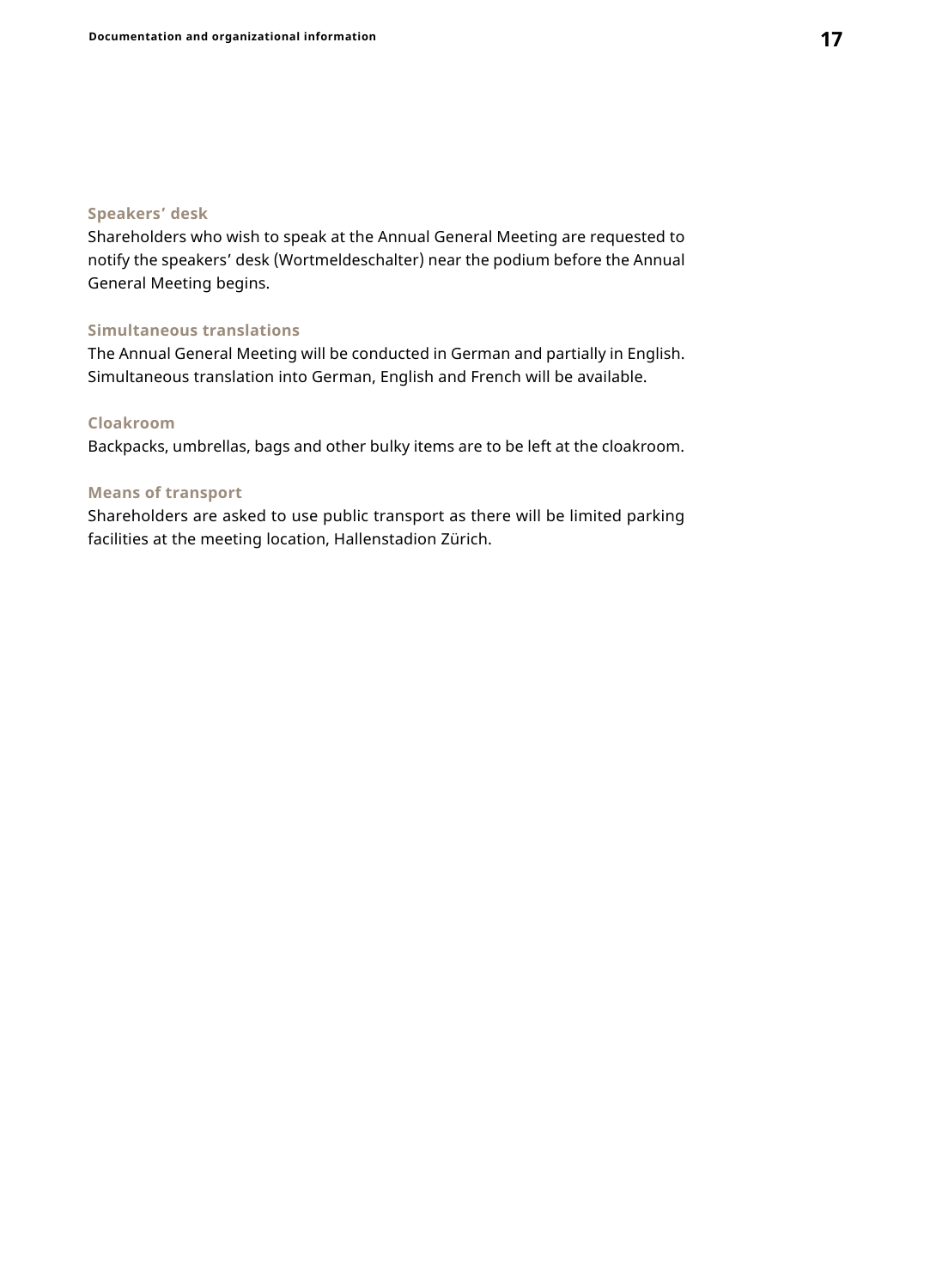# **LAFARGEHOLCIM LAFARGEHOLCIM TO ARRIVE**



## **Travelling by public transport**

Train to Zurich main station (Hauptbahnhof). Then tram no. 11 to Messe/ Hallenstadion. Or train to Zurich-Oerlikon station. Then tram no.11 or bus no. 62 or 94 to Messe Hallenstadion.

#### **Reduced public transit fares**

Thanks to the partnership between the AG Hallenstadion and RailAway, shareholders travelling by public transport profit from a 20 percent discount on train tickets. This offer is good when travelling from a location in Switzerland outside the ZVV regional network to and from Zurich-Oerlikon. To receive your reduced-fare train ticket, just present your valid admission card for the Annual General Meeting at the ticket counter before your trip to the Hallenstadion.

### **Travelling by private car**

When travelling on the freeway from Basel, Bern, Chur, Lucerne and St.Gallen, follow the sign marked "Z" to Messe Zürich. Limited parking is available for a fee in the Parkhaus Messe Zürich on Hagenholzstrasse.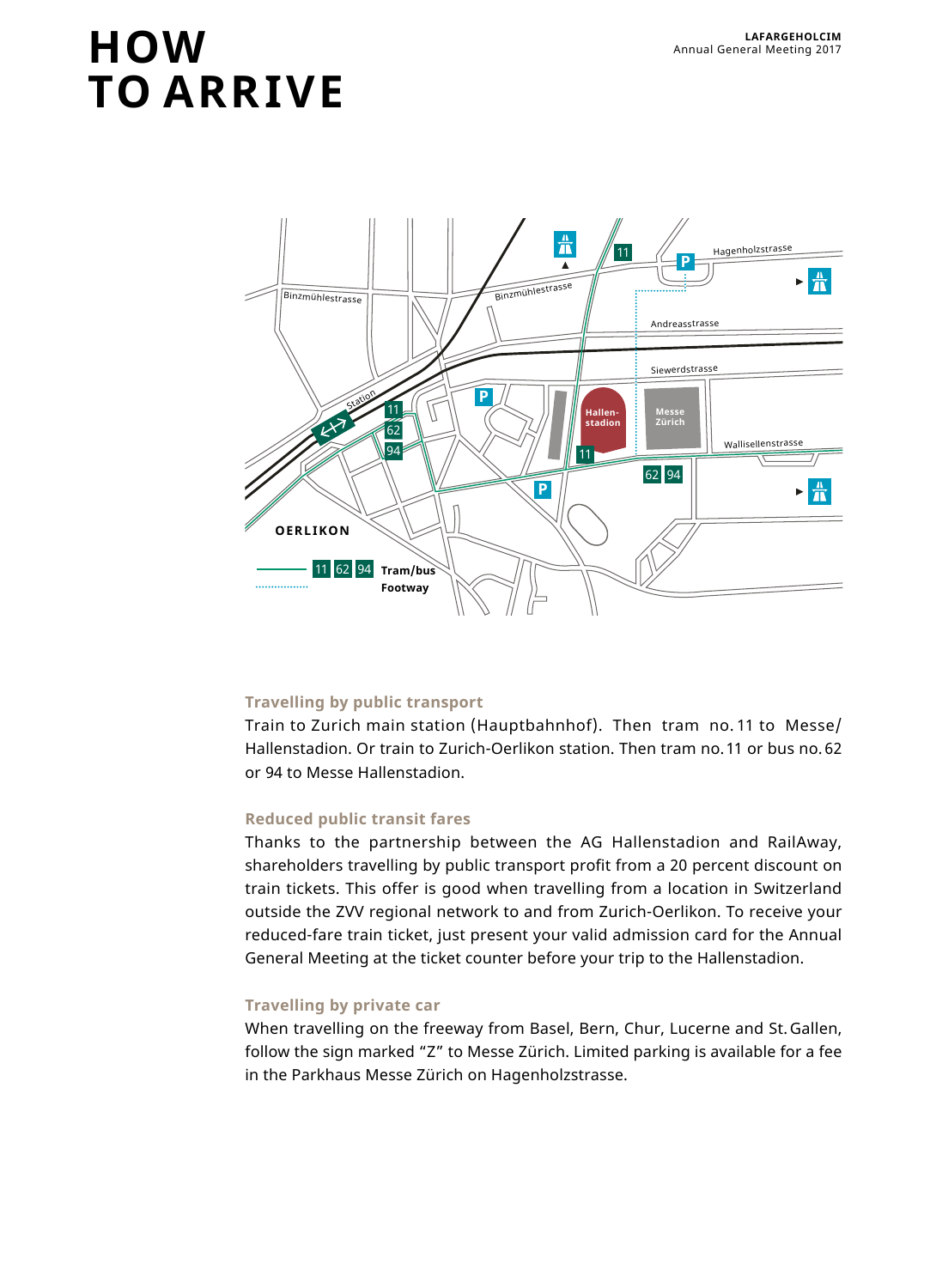#### **LafargeHolcim Ltd**

Zürcherstrasse 156 8645 Jona, Switzerland Phone +41 58 858 86 48 [communications@lafargeholcim.com](mailto:communications%40lafargeholcim.com?subject=) <www.lafargeholcim.com>